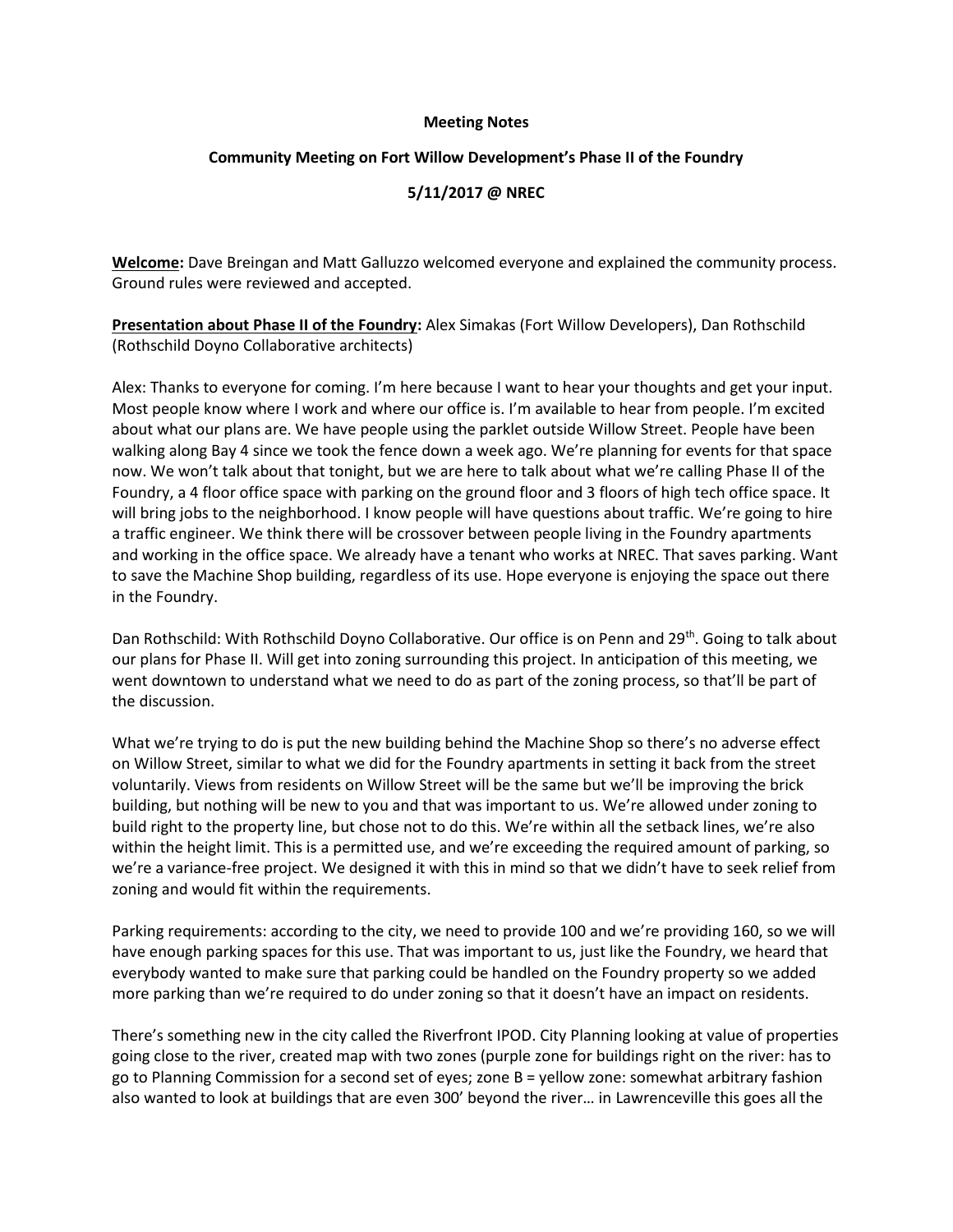way to Butler Street). This project is within that yellow zone, so there will be a public process in front of the Planning Commission. I'm not sure how they're going to question this in terms of the riverfront. We'll make sure community groups know about it in advance so we can share with the neighborhood.

Physically what this will look like: building on the *f*ront is the Machine Shop. Office building will have parking underneath and some sort of architectural façade facing the bridge: looks like saw tooth. If you remember the buildings that used to be there, there were jut-outs because of the cranes: trying to bring back that historical form. Parking lot would be between the building and the 40<sup>th</sup> Street Bridge. Parking on other side of building and Bay 4 as well. The office building will be lower in height than the Foundry.

Public amenities to be good neighbors: what we're trying to do with the office building is actually use Bay 4 as the pedestrian entrance to the building. Will activate Bay 4 and make it more pedestrian. Trying to make this a safe, neighborly place.

Want to do something similar with the Machine Shop as what we did to improve pedestrian/community access along Willow with the Foundry. Looking for research and development use for the Machine Shop in that high bay space. For office will be lots of open space, open windows. Jagged areas you'll be able to enter and have views across the river.

# **Q&A:**

Josh: Square footage?

70,000 square feet.

Trent: Will you be able to access the dog park and under the bridge along  $41<sup>st</sup>$  Street?

- Matt: working with property owners to create Green Boulevard that would run at the back of the Foundry under the bridge and through the Arsenal Terminal site. Working with various groups to figure out how to make that happen – not moving as fast we would like, but that's how we're hoping to create access to kayak launches.
- Trent: will there be access control in that area under the building?
- Dan: There will probably be access control, but you'll still be able to walk up Bay 4. Hope is the grandeur of walking up Bay 4 will be an attraction.

Resident: My concern is with the construction workers with what happened in the first phase. They show up at 6:30 AM, grab up all the parking spots and they're still there when we get home.

 Alex: If I had heard of this earlier, I would've taken care of it in an instant. Please let me know if this happens again. It's written into our contract with them that they're supposed to park on site and not take up resident parking. When we make a promise, we're going to follow it.

Paula: There's been talk about Willow Street being extended. Is that happening?

 Matt: Councilwoman Gross, the County Executive and the Mayor have had conversations, but I can't say there's anything definitive yet when and how and if that's going to happen. There's an issue of relocating the county's DPW station. There's also an issue of easements and who owns it. The idea is still alive. So is the Foster Street extension and improvements to 40<sup>th</sup> Street to make it safer. We asked Deb Gross to look into it – she allocated \$30,000 to hire consultants Sam Schwartz to provide recommendations for  $40<sup>th</sup>$  and Foster and  $40<sup>th</sup>$  and Butler. Haven't seen the end result of those plans yet.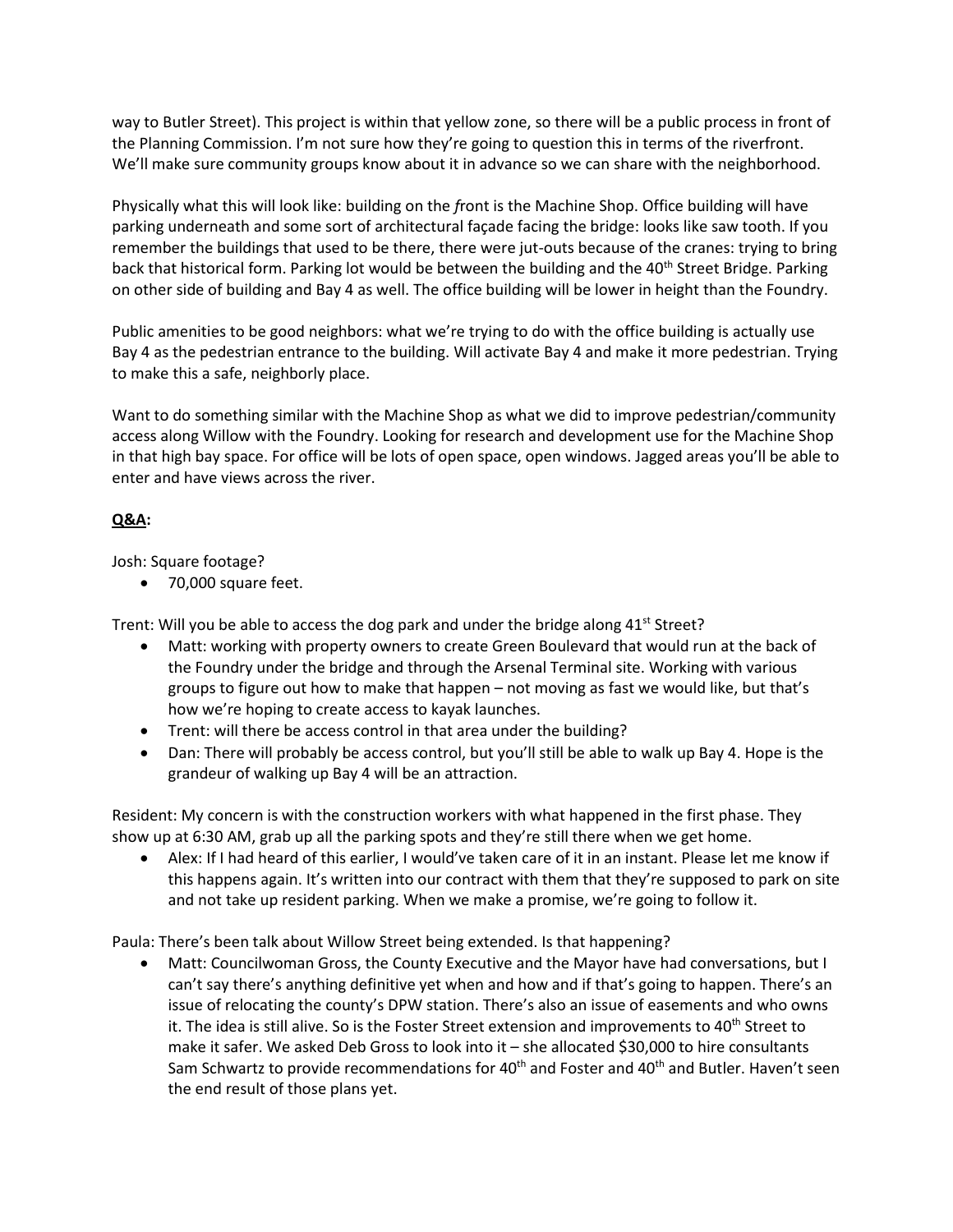- Alex: Would you want to see it?
- Paula: I don't know. I worry that people will use it as a raceway if Willow is extended.
- Matt: We hear that concern and we've definitely been thinking about traffic calming.
- Bruce: We've got too much traffic on that street already. Stop signs don't seem to help. Trucks using it with  $40<sup>th</sup>$  St Bridge and coming over.

Ray: Do you have a tenant for this building?

- Alex: No.
- Ray: No plans yet to start construction?
- Alex: Not yet. Wanted to see what the community feedback was going to be first aside from parking and traffic. If there's no other real negative thoughts or comments, we would start to market this to the business community. Banks are not going to loan us a penny until we have at least 1 tenant.

Jim Montgomery: Is there any plans in the near future for them repaving  $40<sup>th</sup>$  Street? Conditions are getting deplorable.

 Dave: I don't believe it's on the city's list this year, but best way to get attention to it is to use 311. Can also participate in the upcoming community meetings around the capital budget.

Resident: Who timed the lights on 40<sup>th</sup> Street? It's always backed up.

Matt: controlled by PennDOT.

Bruce: With the workers over at the Foundry, it wasn't only his workers parking on residential streets, it was actually people from Butler Street who work up there, the people from 43rd Street who work there, and the people from the neighborhood who can't find parking in front of their homes. It wasn't only Alex's problem, it was everybody.

- Dave: This is a good point. It's not just one group of people that are creating parking demand in the neighborhood. There's not going to be a single solution to parking challenges in the neighborhood.
- $\bullet$  Alex: One thing we didn't mention a benefit to having the residential and office is a ying yang relationship. The office parking lot should be relatively available in the evening and on weekends. May change based off the tenant, but we hope to park some of the people going to Bay 4 things there, and otherwise it would be available for others to use.
- Resident: Would you be open to renting/leasing those spaces?
- Alex: We're certainly open to it.

Helene: Not gated parking?

- Alex: Probably will be gated. Our office tenants would most likely want that.
- Helene: So how would you open it to community?
- Alex: Would just open it in the evening, or provide tokens.

Resident: Any consideration for plans for 43<sup>rd</sup> Street Concrete to relocate? There's a lot of traffic created by them.

- Matt: Currently there are no plans for 43<sup>rd</sup> Street Concrete to relocate.
- Alex: Been a while since I spoke to him but he's almost taken the position that the county has he needs someone to find him a place and it's got to make economic sense for him. One thing